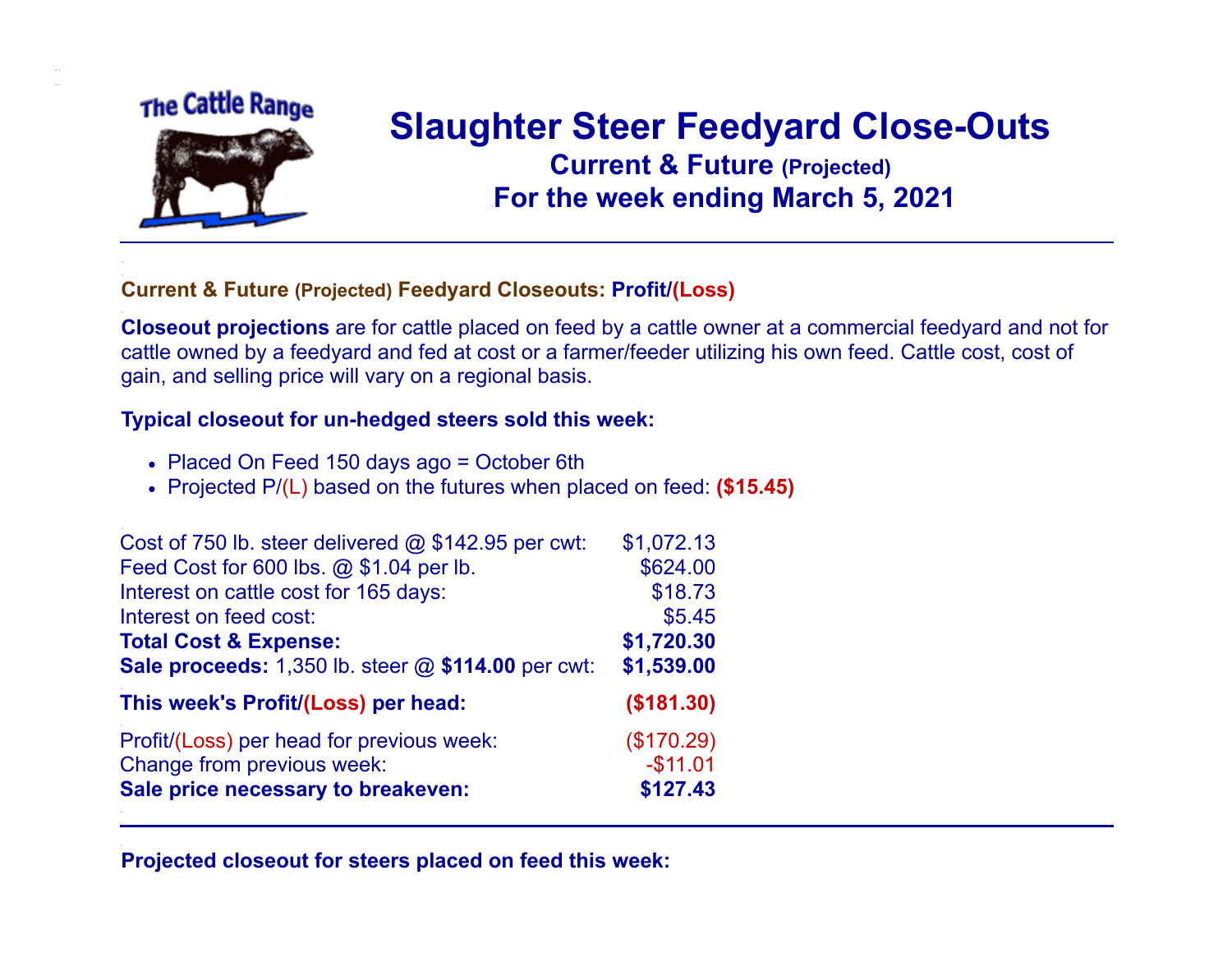- Projected Sale Date @ 150 days on feed = August 2nd  $\bullet$
- Sale Proceeds based on the August Live Cattle Futures Contract

| Cost of 750 lb. steer delivered $@$ \$133.50 per cwt:     | \$1,001.25 |
|-----------------------------------------------------------|------------|
| Feed Cost for 600 lbs. @ \$1.06 per lb.                   | \$636.00   |
| Interest on cattle cost for 165 days:                     | \$17.49    |
| Interest on feed cost:                                    | \$5.55     |
| <b>Total Cost &amp; Expense:</b>                          | \$1,660.29 |
| <b>Sale proceeds:</b> 1,350 lb. steer @ \$117.07 per cwt: | \$1,580.45 |
| This week's Profit/(Loss) per head:                       | (\$79.85)  |
| Profit/(Loss) per head for previous week:                 | (\$91.67)  |
| Change from previous week:                                | $+ $11.82$ |
| Sale price necessary to breakeven:                        | \$122.98   |

.

.

.

.

.

Feedyard Close-Outs for the weeks ending... < www.cattlerange.com



**Typical closeout for hedged steers sold this week: (\$15.45) Typical closeout for un-hedged steers sold this week: (\$181.30)**